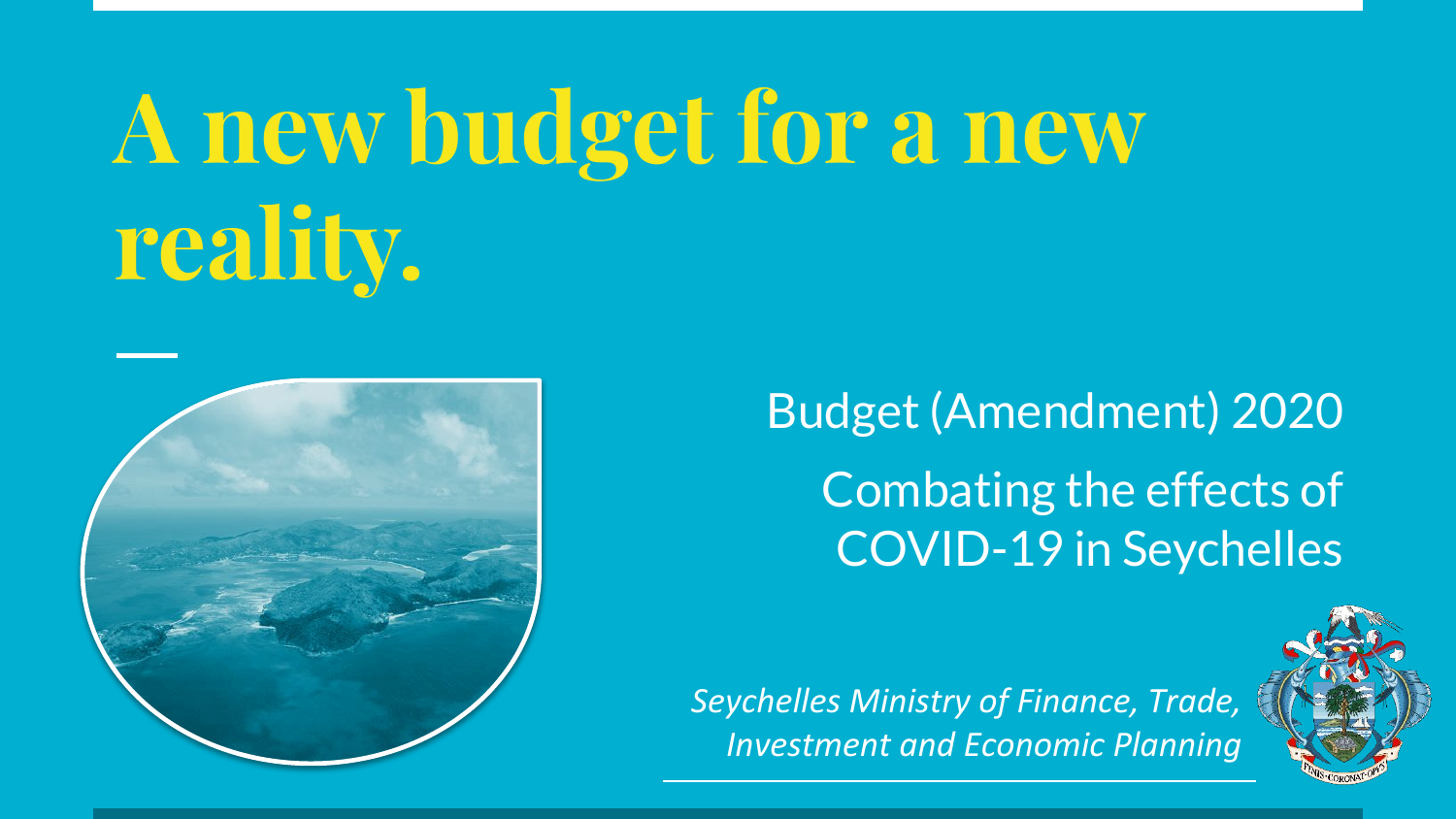# **Protecting our economy against the COVID-19 crisis**

Since the 2020 Budget was approved in October 2019, the COVID-19 pandemic has **hit economies and restricted movement** all over the world.



As a small island state that is **reliant on tourism and vulnerable to external shocks**, the ban on visitor arrivals has already affected the economy of Seychelles severely.

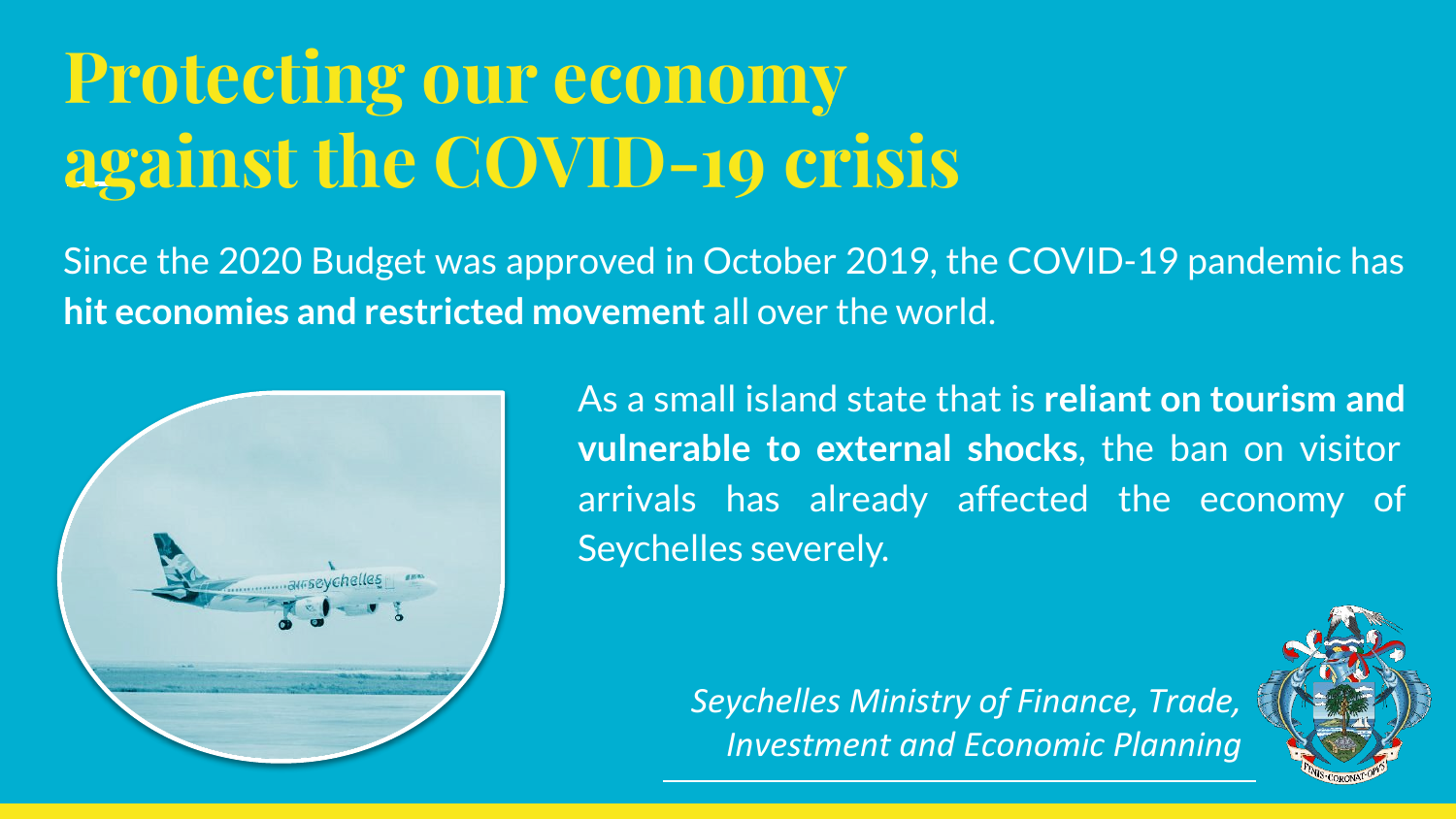### **Protecting our workers' salaries**

The Government has therefore **amended the Appropriation Bill 2020** to provide additional funding for the sectors which need it most. This includes an amount of:

### **SR 1,09 billion**

#### to protect private sector salaries



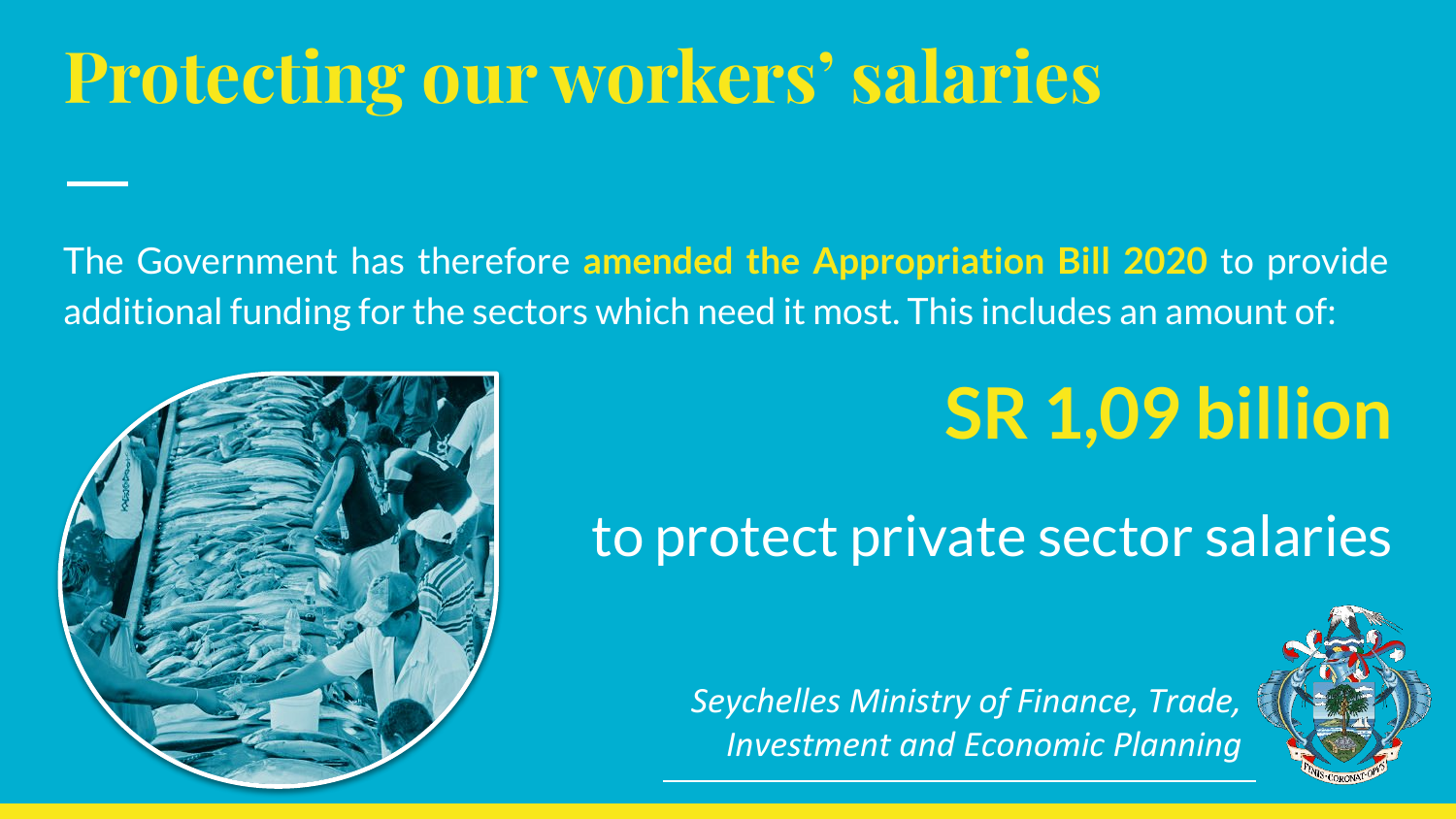# **Increasing essential spending**

Budget spending priorities have been shifted towards:

- **Healthcare** to contain and combat the disease
- **Food security** to ensure sustenance during the crisis;
- **Wage retention** and **job security** for private sector employees;
- **Social protection** to ensure the safety of the most vulnerable;
- Increased **security** to prevent crime during the economic downturn;
- Investments in **infrastructure** to support economic growth



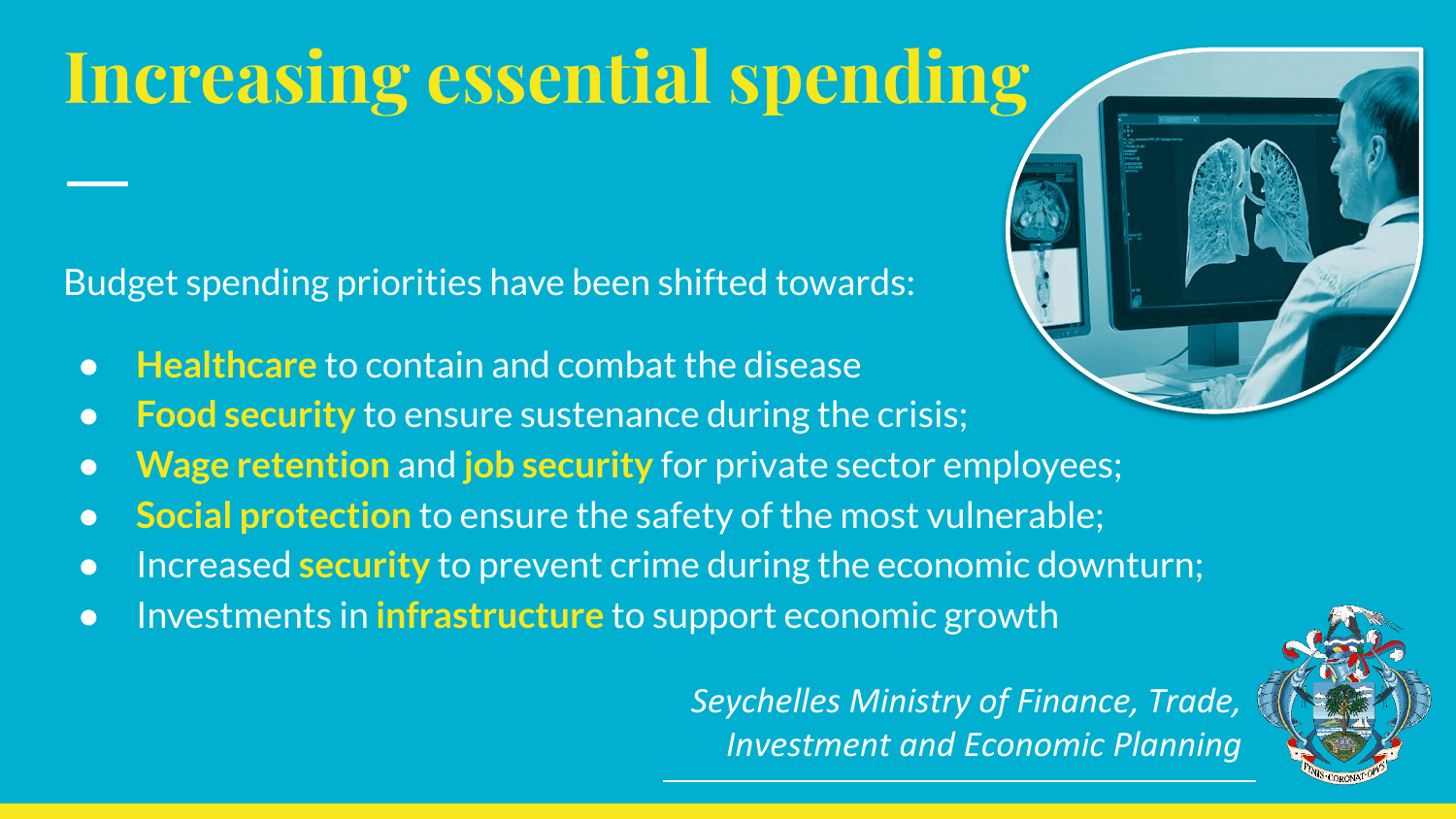### **Protecting food security**

A sum of SR 20 million is being allocated to the Seychelles Trading Company to ensure the stocking of **essential commodities**.



A number of measures are also being implemented to **support local farmers and fishermen** in the production of meat, vegetables and fish.

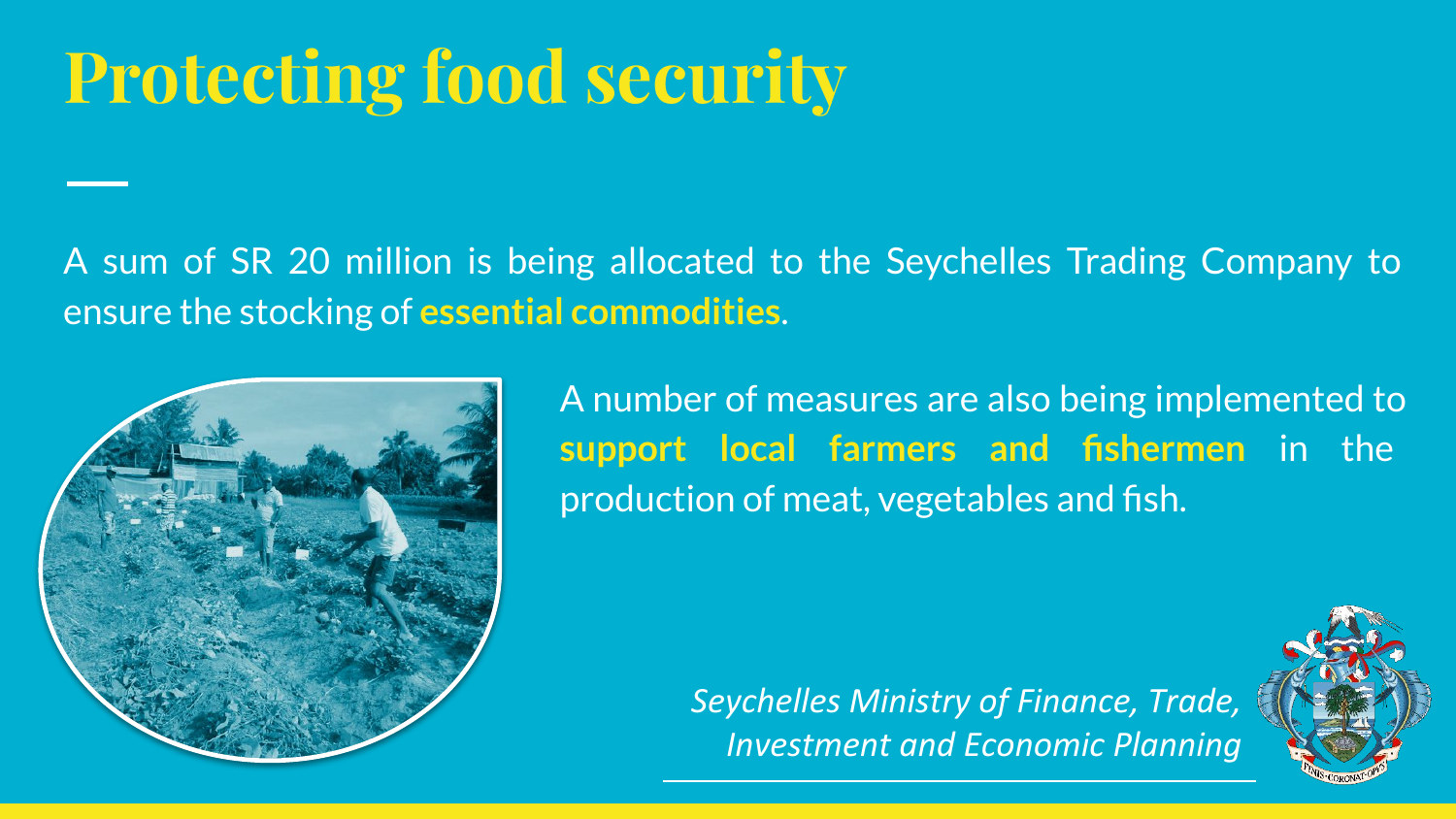# **Finding savings**

The Government will be **cutting non-essential spending** across most ministries, departments and agencies by introducing measures such as placing a freeze on recruitment, restricting travel and reducing allowances.



Costs are also being saved through the **cancellation of cultural and national events** such as Festival Kreol, National Day, the 250th Anniversary of the First Settlement and sports activities.